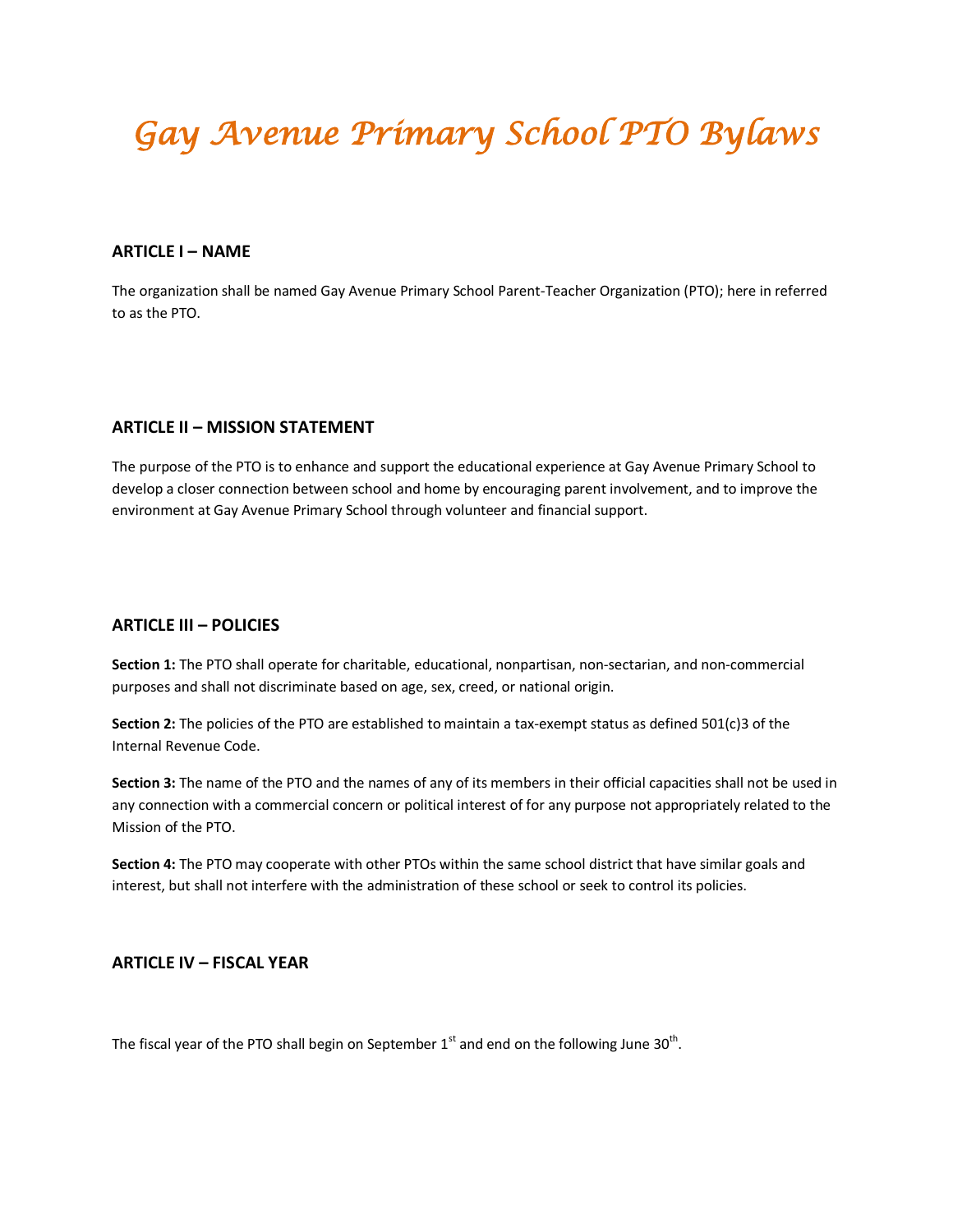## **ARTICLE V – MEMBERSHIP AND DUES**

**Section 1: Membership**. Any parent of, guardian of, grandparent of a student at the school, the Principal, or any teacher currently employed at the school may become a PTO Member.

**Section2: Dues.** Each member shall pay annual membership dues of FIVE DOLLARS (\$5.00) to the PTO or the Black&Orange membership dues of TWENTY-FIVE DOLLARS (\$25.00) to the PTO. Only members in good standing (Who have paid their annual dues) shall be eligible to vote or serve on the board of Officers.

**Section 3: Vote**. Each individual, paying member shall have one vote. Voting may take place by voice or, upon request, by written ballot.

## **ARTICLE VI – OFFICERS**

**Section 1: Officers.** The officers shall consist of an elected President, Vice President, Secretary, Treasurer, Technical Officer, and Reporting/Publicity Officer.

**Section 2: Eligibility**. Only members in good standing (who have paid their annual dues) shall be eligible to serve in any officer position.

**Section 3: Nominations and Elections.** Nominations for Officers' positions shall be submitted at the April PTO meeting. At this meeting, additional nominations may also be made by the PTO membership.

**Section 4: Term of Service**. Voting may take place by written ballot at the May PTO meeting. Officers may be elected for a term of one calendar year (beginning September  $1<sup>st</sup>$  and ending on the following June 30<sup>th</sup>) by the general PTO membership. A person may only hold one officer's position at a time.

**Section 5**: In the event the PTO fails to fill Officer positions at the May PTO meeting, the incumbent of the expiring term may remain in office.

**Section 6:** All Officers shall act in the best interest of the PTO.

**Section 7: Compensation.** No Officer shall be compensated by the PTO for their service.

**Section 8: Attendance**. Each Officer shall attend monthly Officer/Board and monthly PTO meetings.

**Section 9: Committee Service**. Each officer is expected to serve on a minimum of one committee.

**Section 10: Contracts and Purchases**. No Officer shall secure any contract in the name of the PTO without the approval to do so by vote of the PTO members. Any approved purchases must be made within the budgetary restrictions.

**Section 11: Removal from Office**. Any Officer can be removed from office by a two-thirds vote at a regular PTO meeting. Advance notice of the vote shall be given to the PTO membership at least one week prior to the meeting.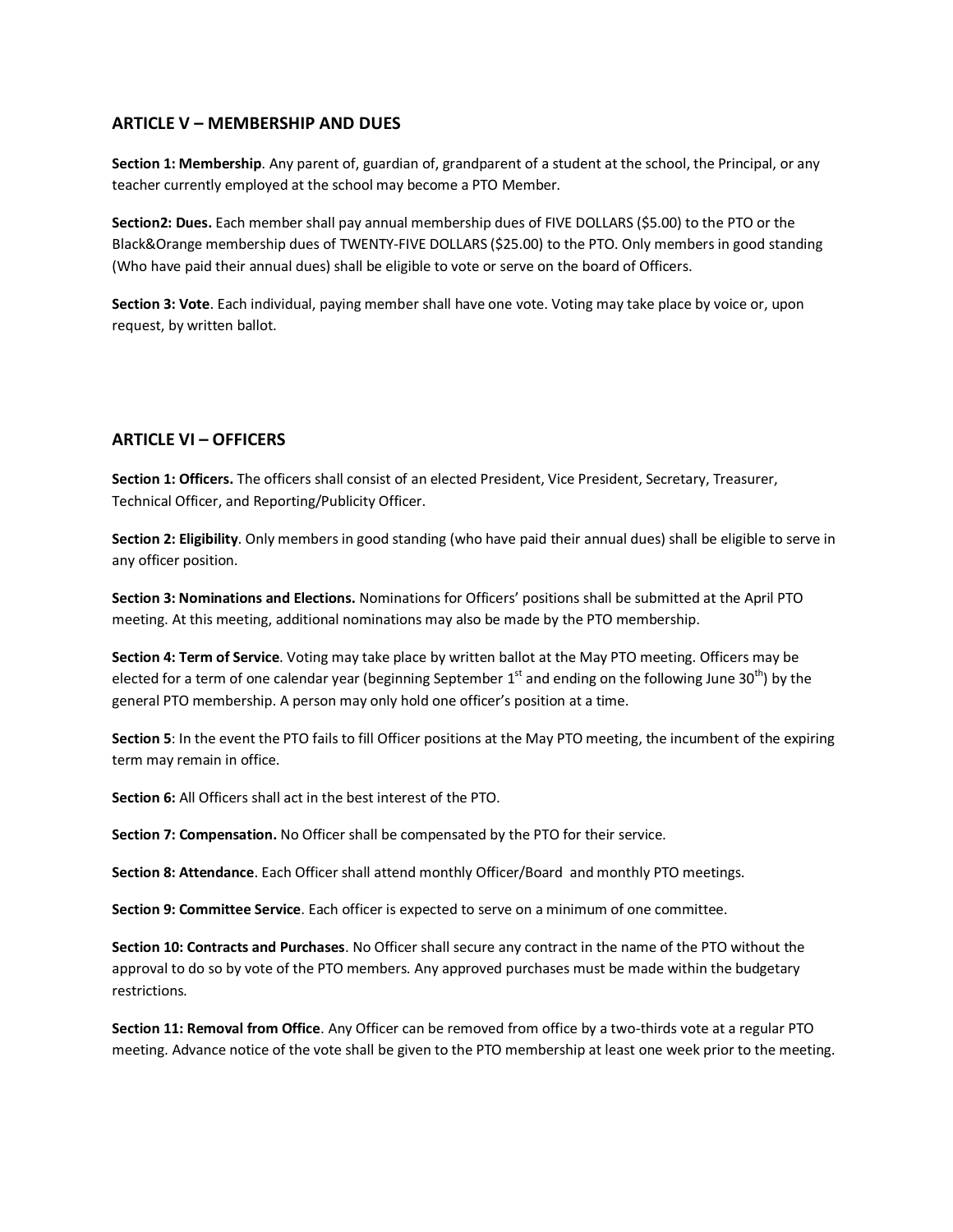# **ARTICLE VII – OFFICER DUTIES**

## **Section 1: President.**

The President shall:

- 1. Preside over all meetings of the PTO,
- 2. Prepare each meeting's agenda; give a copy to Executive Board, Bulletin and web site prior to meeting date.
- 3. Represent the PTO at all city-wide meetings outside of the organization.
- 4. Delegate responsibilities to Officers/members when needed; i.e.: committees. Appoint special committees as needed.
- 5. Liaison between PTO and school Administration and PTO and Teachers. Responsible for keeping PTO Bylaws and Procedures updated as needed.
- 6. Sign checks, notes, ect. with the Treasurer or appointed officer.
- 7. Serves as the contact person for and works closely with the school Principal.
- 8. Work with the Principal in establishing ideas for the fund raising activities for the PTO organization each year.
- 9. Work with the Principal to set targets for where the PTO money should be spent and present targets to the Executive Board.
- 10. Lead officers and members in a goal setting process. Will be responsible for approving all activities and events regarding the PTO.
- 11. Maintain a notebook describing his/her actions and the activities and projects undertaken during the course of the year. Present the notebook to the incoming President when completing his/her term as President.

## **Section 2: Vice President.**

The Vice President shall:

- 1. Preside at all meetings in the absence of the President.
- 2. Perform the duties of the President in his/her absence, resignation, or inability to serve.
- 3. Develops and maintain a list of all parents and the areas where they are willing to help.
- 4. Coordinate Classroom parent sign-ups, assignments, and communicating with them throughout the year on upcoming events and needs.
- 5. Coordinate committees for major fundraising events (Movie Night and Winter Carnival).
- 6. Coordinate activities and event committees throughout the term as delegated by the President.
- 7. Work closely with teachers to assure communication with classroom parents.
- 8. Manage the Organization calendar and keep track of all events where the Organization may want to be involved or need to be represented, including, but not limited to, registration activities, new parent gatherings, and school functions.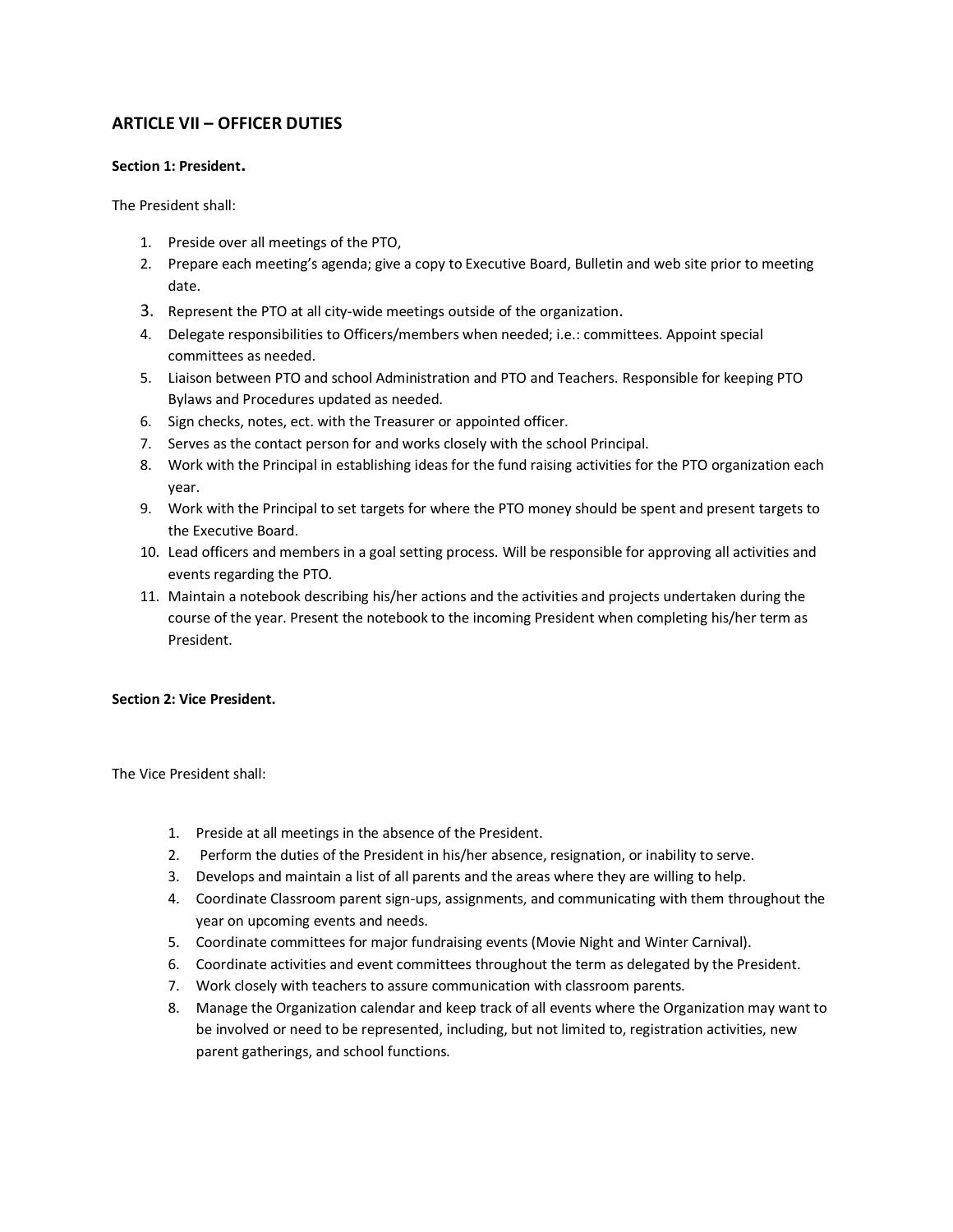9. Maintain a notebook describing his/her actions and the activities and projects undertaken during the course of the year. Present the notebook to the incoming Vice President when completing his/her term as Vice President.

#### **Section 3: Secretary.**

The Secretary shall:

- 1. Prepare a sign-in sheet for all PTO meetings, collect sheet following the meeting adjournment.
- 2. Record and transcribe all monthly meeting minutes for review and approval by Officers/Board.
- 3. Distribute approved meeting minutes to all teachers, and officers.
- 4. Store meeting agendas, meeting minutes and other relevant materials in the PTO binder in the library or school office.
- 5. Prepare PTO correspondence as needed (e.g. thank you notes)
- 6. Prepare PTO flyers along with the Technical Officer as needed for activities, news, and events.
- 7. Hold a copy of the PTO Bylaws, Procedures, and a current membership list and make each available upon request to any PTO Member at any PTO meeting.
- 8. Provide a printed copy of the Bylaws to each elected Officer, Principal and Teacher Representative.
- 9. Attend monthly Officer and PTO meetings.

## **Section 4: Treasurer.**

The Treasurer shall:

- 1. Act as a custodian of funds and perform all banking activities of the PTO.
- 2. Maintain up-to-date, accurate financial records of the PTO.
- 3. Receive all funds of the PTO; including, but not limited to, donations, dues, and fundraising sales and contributions.
- 4. Perform a complete and timely filing of all federal and state tax returns as well as other financial reports, pertaining to the PTO's 501(c)3 status, as applicable; and maintain accurate records for such.
- 5. Keep receipts/records or payments and deposits organized by event.
- 6. Organize and distribute change boxes as needed for all events needed (e.g. Movie Night, Winter Carnival)
- 7. Reconcile checkbook monthly.
- 8. When treasurer changes position, arrange for the new signature card to be completed-meet at bank;
- 9. Attend monthly Officer and PTO meetings.

#### **Section 5: Technical Officer.**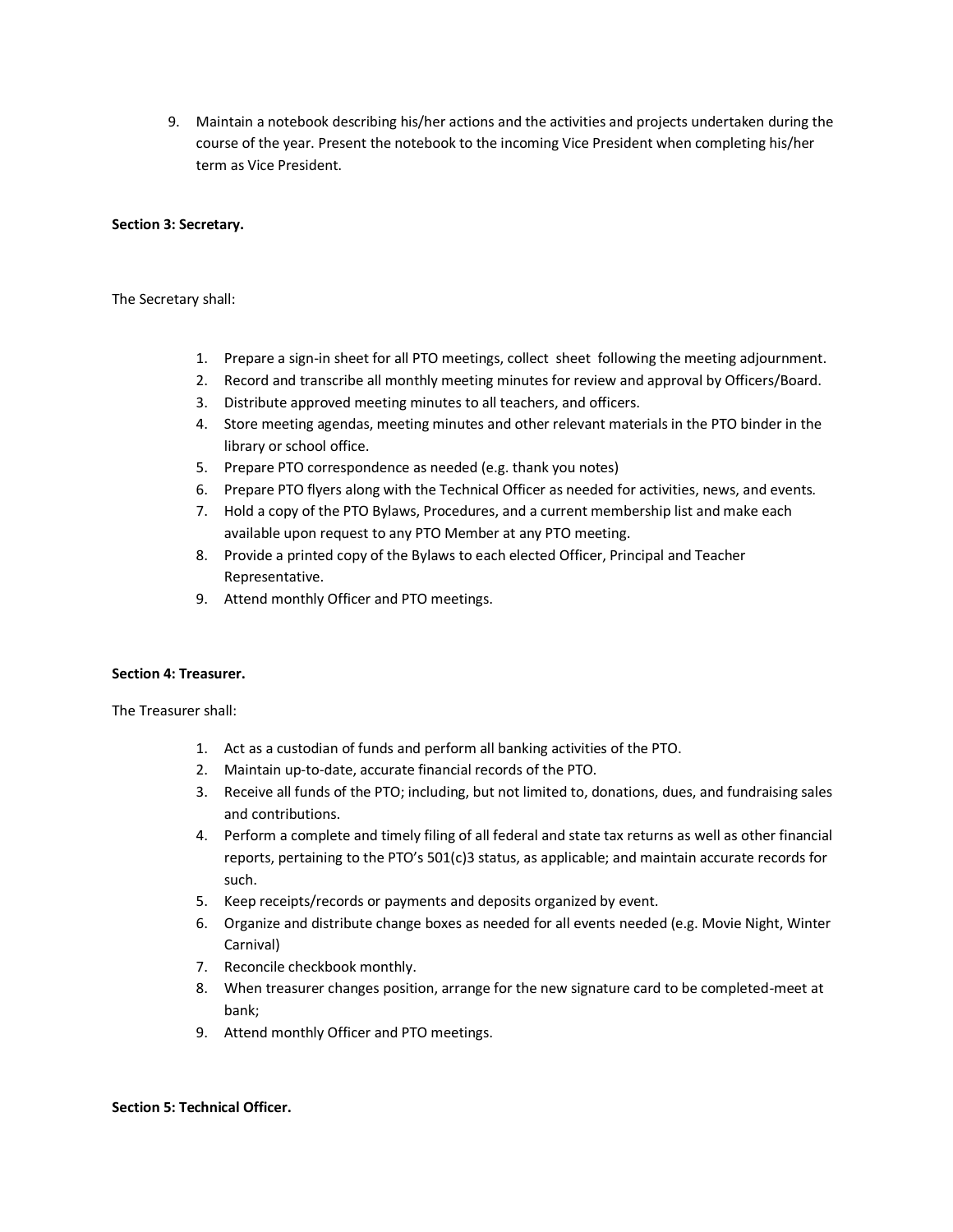#### Technical Officer shall:

- 1. Maintain and update the PTO web site as new information becomes available.
- 2. Send emails to update volunteers, as needed.
- 3. Post approved monthly meeting minutes on PTO site.
- 4. Design PTO logo for shirts, web site and forms as needed.
- 5. Prepare a list of PTO Officers and members contact info and keep updated throughout term.
- 6. Keep an updated members list to all Officers, Principal and Teacher Representative.
- 7. Design items for activities and events as delegated by the President or Vice President.
- 8. Prepare a PTO Activities and events calendar once approved by the Officer Board. Post the calendar on PTO web site.
- 9. Attend monthly Officer and PTO meetings.

#### **Section 6: Reporting Officer**.

Reporting Officer shall:

- 1. Post approved monthly meeting minutes on the PTO bulletin board.
- 2. Post all upcoming event flyers on the PTO bulletin board and/or where decided upon.
- 3. Responsible for having upcoming events and activities posted in the newspaper for the community.
- 4. Announce PTO meetings to the school population at least one week in advance of that meeting.
- 5. Record monthly meetings minutes in absence of the Secretary Officer.
- 6. Prepare sign-in sheet for PTO meeting and collect sheet following adjournment in the absence of the Secretary Officer.
- 7. Attend monthly Officer and PTO meetings.

## **ARTICLE VIII – EXECUTIVE BOARD**

**Section 1: Executive Board.** The Executive Board shall consist of the Officers, the school Principal, a Teacher Representative, and the Chairpersons of any Standing Committees.

**Section 2**: Principal & Teacher Representative. The Principal and the Teacher Representative are not required to pay annual dues and shall each have one vote. The Principal acts as liaison between school and PTO and ensures that all PTO activities are in accordance with school policies and procedures. The Teacher Representative acts as a liaison between the school teachers and the PTO.

**Section 3: Duties.** The Executive Board shall conduct necessary business in preparation for the Regular PTO meetings and shall prepare a proposed budget to be voted upon by the PTO Membership at one of the first regular PTO meeting of the fiscal year.

## **ARTICLE IX - MEETINGS**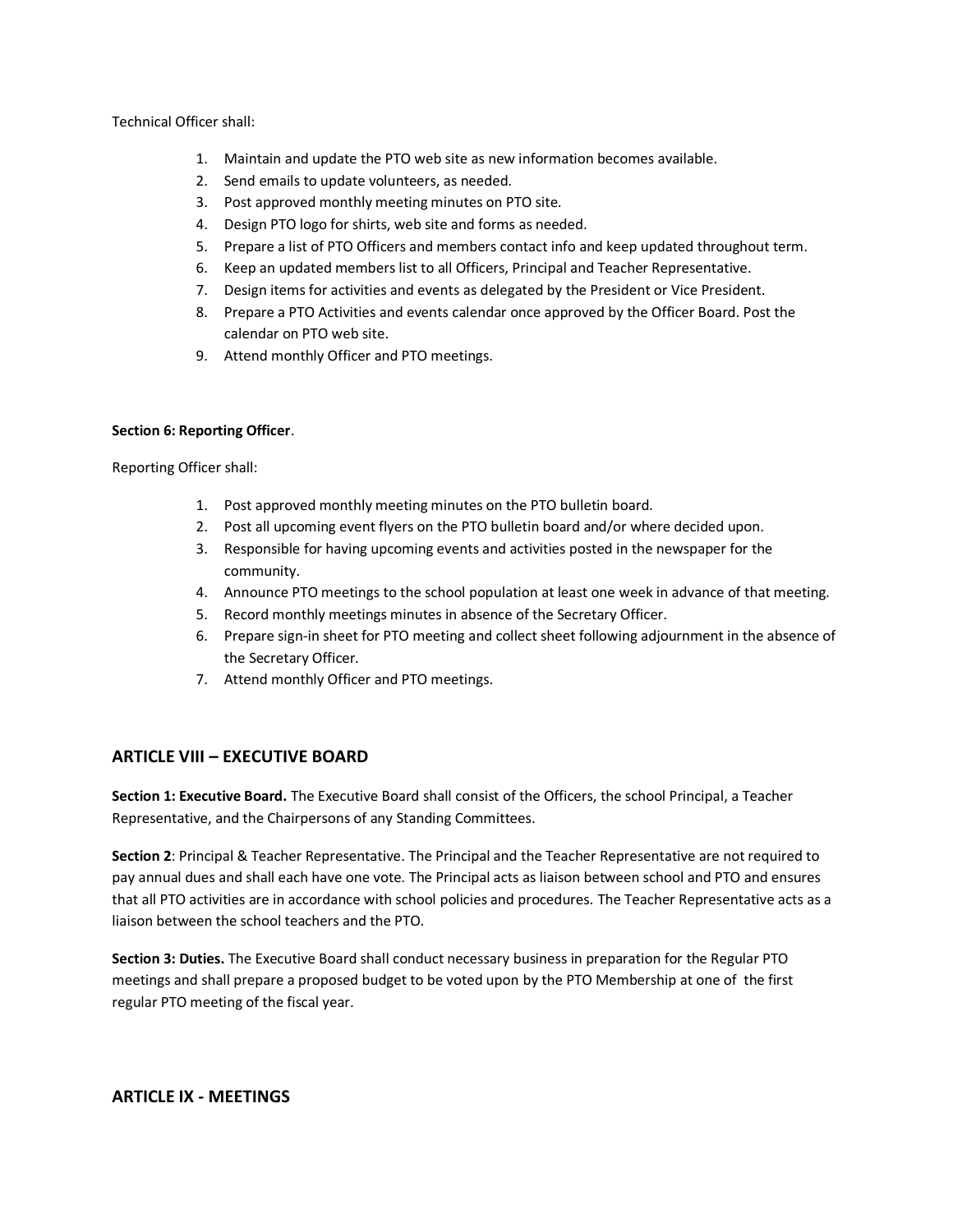**Section 1: Regular Meetings of the PTO -** Shall be held monthly, except during August, at the School, on a date and time pre-established by the Executive Board. Dates and times of the monthly meetings shall be presented by the President at the first regular meeting of the school year.

**Section 2: Executive Board Meetings -** Shall be held no less than quarterly on a date mutually agreed upon by the Officers.

**Section 3: Special Meetings of the PTO -** May be called at any time during the school year by the President or upon the written request to the Secretary of at least five (5) PTO members in good standing. The objective(s) of such Special meeting must be set forth and presented to the PTO membership at least 10 days prior to the meeting.

**Section 4: Quorum.** At least 10% of the PTO Membership shall constitute a quorum. A quorum must be met in order for any vote to take place.

**Section 5:** The newly elected Executive Board shall meet at least once between July 1st and the first PTO meeting of the upcoming fiscal year for the purposes of preparing a balanced budget proposal which shall be presented at that first regular PTO meeting of the school year. A vote shall be taken at the first regular PTO meeting as to either accept or amend the Executive Board's proposed budget..

**Section 6:** The final PTO meeting shall take place in June, prior to the close of school.

#### **ARTICLE X - FUNDS**

**Section 1: Use.** PTO funds shall be used for programs, events, and items, that directly benefit the students of the School; with the exceptions of the annual Teacher Appreciation Luncheon, and Staff Holiday Gifts.

**Section 2: Income.** All funds raised for the PTO must be documented and submitted to the PTO Treasurer within 10 days of receipt. All funds received by the Treasurer must be deposited into the PTO bank account within 4 days of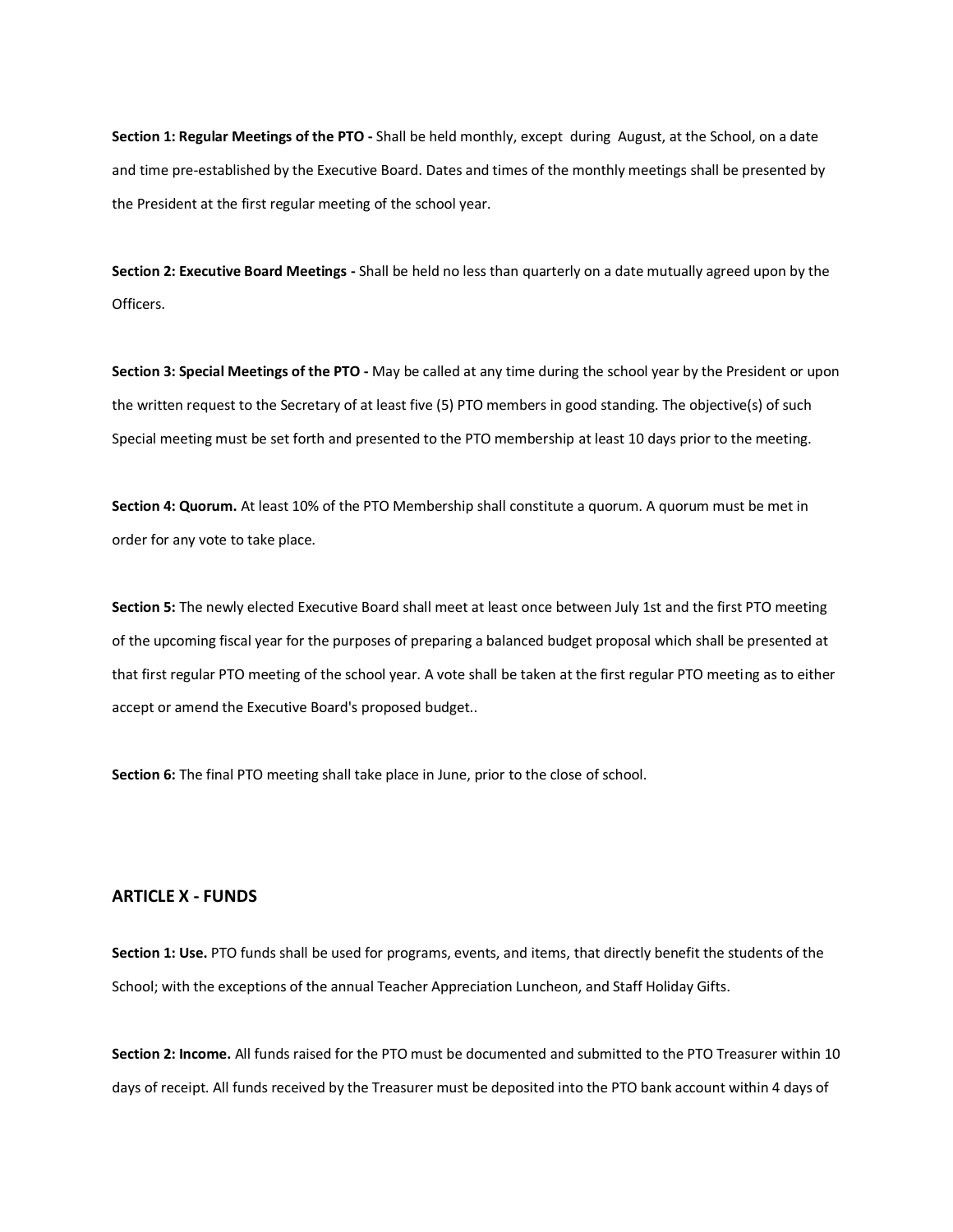receipt by the Treasurer. Separate deposit receipts should be maintained for funds received from each unique fundraising event.

**Section 3: Expenses.** Reimbursements for all expenses shall be made only after receipts for the expenditures have been audited, documented, and approved by the PTO Treasurer. Reimbursement requests should be submitted to the PTO Treasurer within 30 days of the incurred expense or by three weeks prior to the end of the fiscal year, whichever comes first, and must be accompanied by a receipt. Any cash advance to cover expenses prior to a purchase must be documented in detail. All unused funds must be returned to the PTO Treasurer immediately following the purchase.

**Section 4: Non-Budgeted Requests.** Monetary requests for non-budgeted items may be submitted to the PTO at a monthly PTO meeting by any PTO member in good standing. A vote for approval of the monetary disbursement shall be taken at the next scheduled meeting of the PTO. Advance notice of the upcoming vote shall be publicized to the PTO Membership at least 1 week prior to the vote.

**Section 5: Carry-Over.** The PTO is authorized to carry over funds for the following fiscal year as recommended by the Executive Board. The annual carry-over amount shall not exceed \$10,000.

## **ARTICLE XI - COMMITTEES**

**Section 1: Standing Committees.** The following Standing Committees shall exist for the purpose of carrying out a specific set of relative duties: Fundraising, Enrichment, Social, Hospitality, Publicity, Room Parent, Field Day and Finance Audit. Additional Special committees may be formed at any time either at the request of the President or by a majority vote of the PTO membership.

**Section 2: Chairpersons.** Chairpersons of Standing Committees shall be elected annually by the PTO membership. Nominations shall be submitted at the April PTO meeting. Elections shall take place at the May PTO meeting. An Officer may also act as Chair of up to two Standing Committees.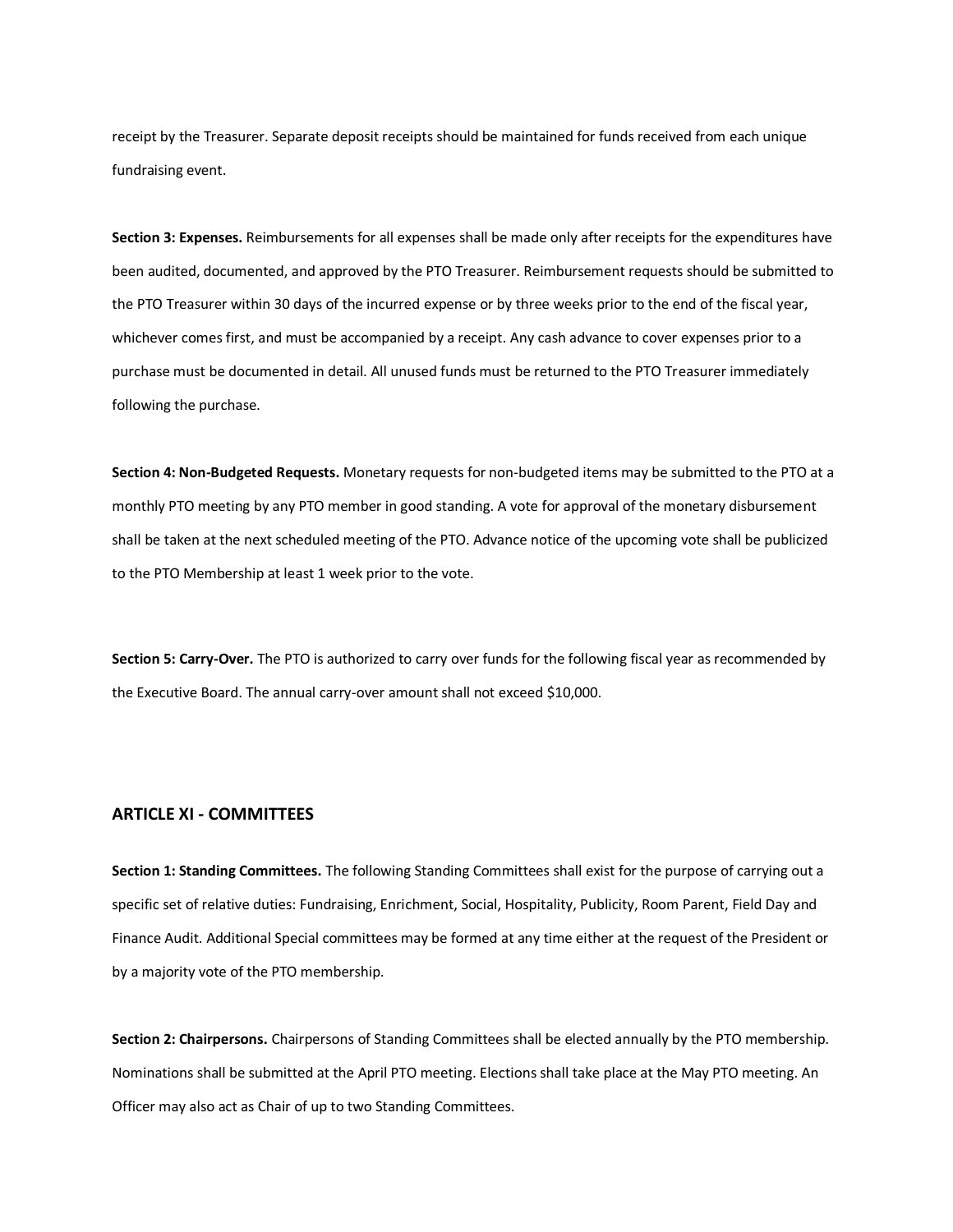**Section 3:** The Chairperson of each committee shall keep a written record of the activities of his/her committee in a manner that would allow these records to be passed along to future Chairs. These records should be turned over to the Secretary who will maintain a comprehensive file of all events planned by the PTO and make them available to future Chairs.

**Section 4: Committee Members.** Chairpersons may solicit and appoint additional members to serve on their respective committees as necessary.

**Section 5: Contracts & Purchases.** No Committee Chair shall secure any contract in the name of the PTO without the approval to do so by vote of the PTO members. Any approved purchases must be made within the budgetary restrictions.

**Section 6: Term of Service.** A person may not serve as the Chairperson of the same committee longer than two (2) consecutive years.

**Section 7: Attendance.** Committee Chairpersons shall attend Executive Board and monthly PTO meetings to report on the activities of his/her committee.

**Section 8:** Each Standing Committee Chair shall assist in the nomination of the incoming Chairperson of their respective committee.

## **ARTICLE XII - COMMITTEE DUTIES**

#### **Section 1: Fundraising Chair**

The Fundraising Chair shall:

1. Research options, plans, and anticipated profits and expenses for any fundraising projects and present suggestions to the Executive Board.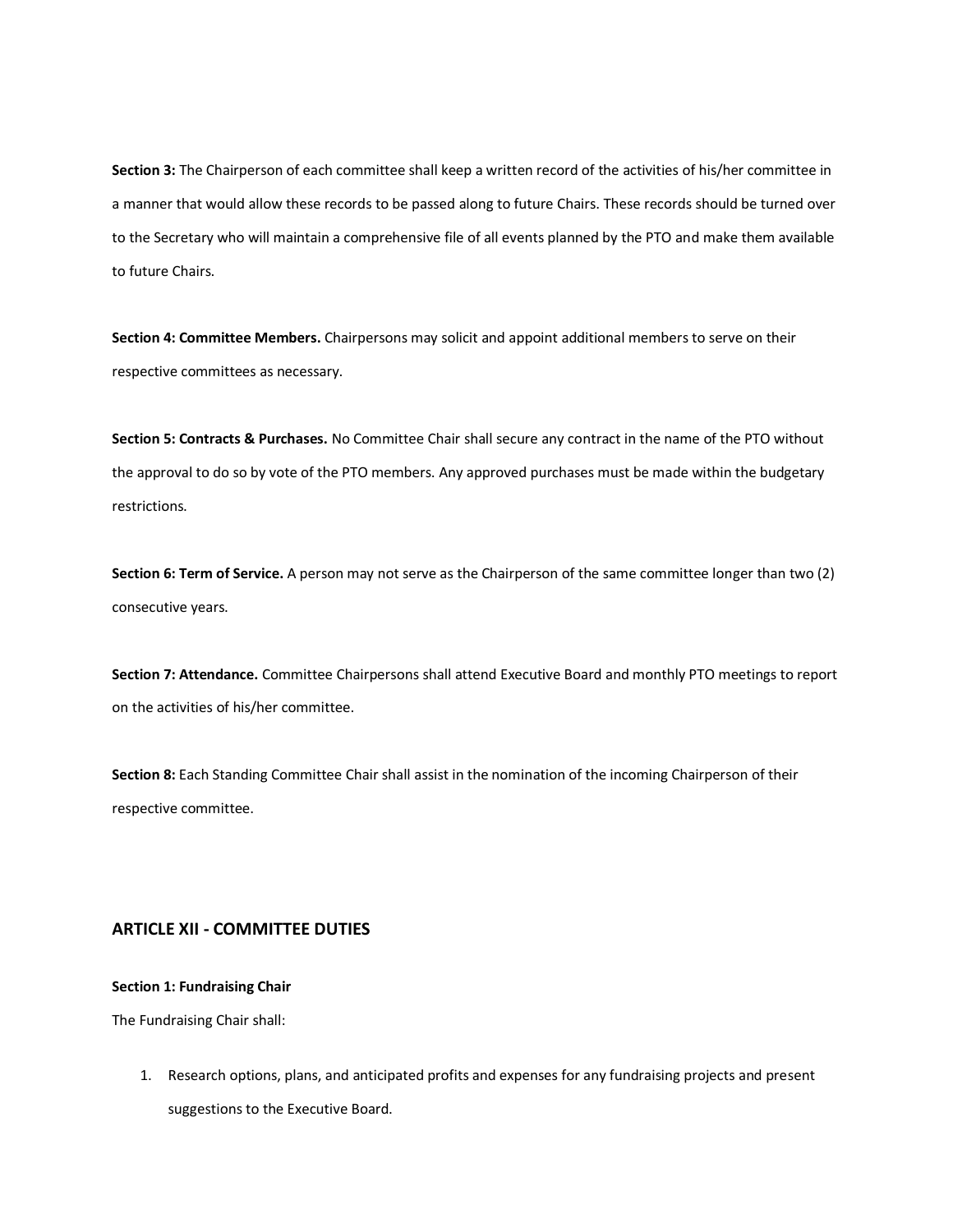- 2. Prepare and execute fundraising projects as approved by the Executive Board.
- 3. Solicit volunteers to assist with each Fundraiser.
- 4. Report all Fundraising activities, expenses, and profits at each monthly PTO meeting.
- 5. Maintain confidential records of all contributions.
- 6. Maintain planning records of each fundraiser and pass these along to the Secretary for permanent record keeping.
- 7. Oversee and execute the Savings Programs (i.e. Box Tops, cartridges, GoodSearch, etc.).

#### **Section 2: Enrichment Chair**

The Enrichment Chair shall:

- 1. Coordinate educational enrichment programs for students in all grades.
- 2. Work with the Principal and teachers to coordinate events that enhance current curriculum.
- 3. Notify the Publicity Committee in advance of event dates for photo coverage.
- 4. Write a summary of each event for publication in the newsletter or School website for the purposes of informing School parents that the event was sponsored by the PTO.

#### **Section 3: Social Chair**

The Social Chair shall:

- 1. Plan and implement all not-for-profit social activities for School students and their families; including, but not limited to, the Ice Cream Social, Spirit Days, and Student Holiday Workshop.
- 2. Coordinate a monthly not-for-profit Fun Event for the students.
- 3. Coordinate after-school programs (i.e. An Introduction to Sign Language; Crafts & More: Lego Engineers; Responsible Babysitting; etc.)

#### **Section 4: Hospitality Chair**

The Hospitality Chair shall:

- 1. Plan and serve refreshments at the monthly PTO meetings and other PTO functions.
- 2. Coordinate the Teacher Appreciation luncheon, New Parent Breakfast, and Welcome Back Cookout.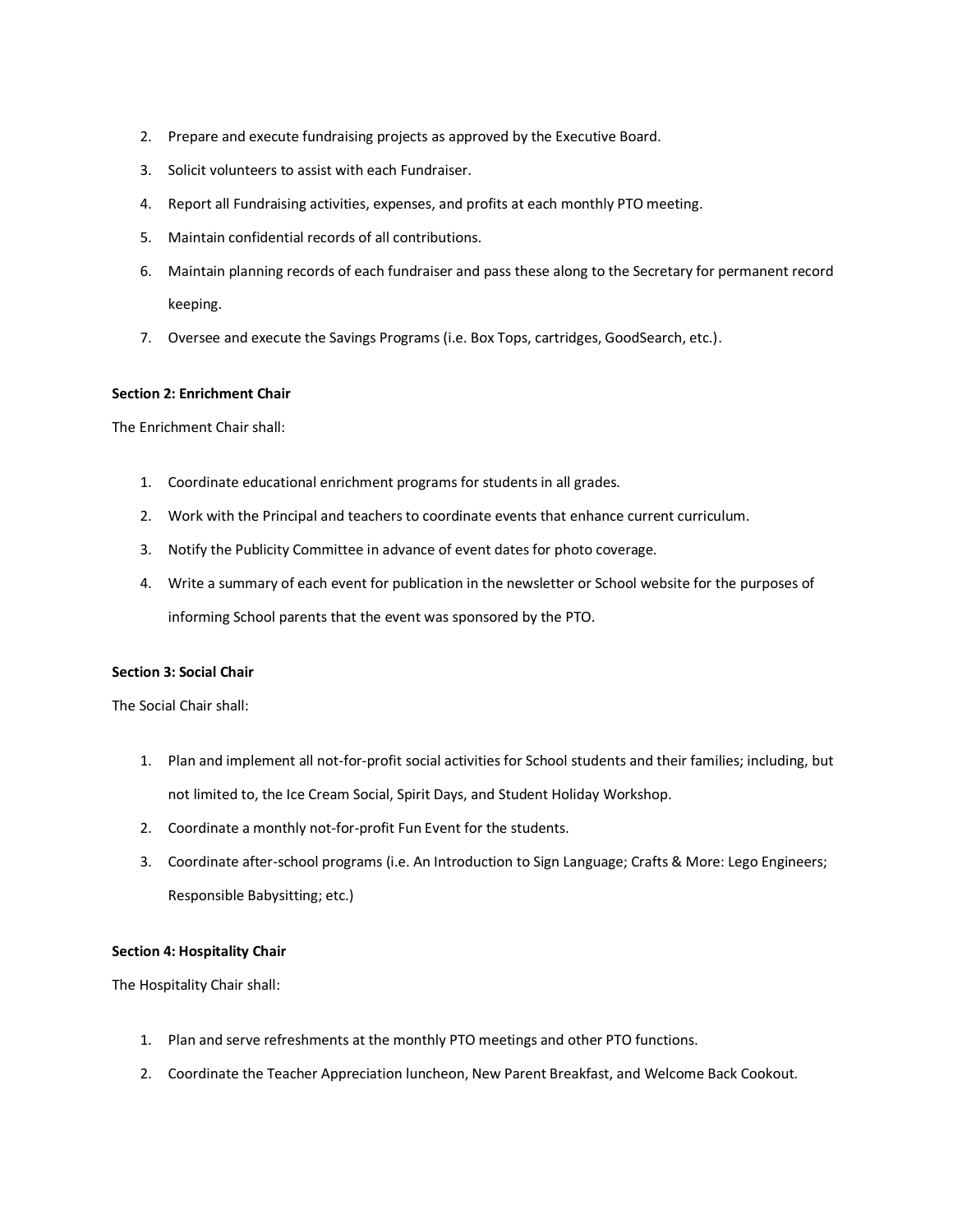#### **Section 5: Publicity Chair**

The Publicity Chair shall:

- 1. Attend School functions and events to take photos and write articles for submission to the local newspaper, School newsletter, and School website
- 2. Decorate and maintain the PTO bulletin board in the School lobby to reflect a positive and informative display.
- 3. Coordinate annual parental consent forms necessary for the publication of student photos.
- 4. Coordinate and execute the School photo to be taken in September each year.

#### **Section 7: Room Parent Chair**

The Room Parent Chair shall:

- 1. Solicit volunteers for a minimum of one Room Parent per classroom and maintain records (i.e. name, phone, email) to contact these individuals.
- 2. Coordinate and review with the Room Parents their responsibilities; including requesting parental consent forms for student photos and the PTO Directory, supporting the teacher with class parties, coordinating the decoration of Field Day t-shirts, and recruiting parent volunteers to assist at various PTO events.

#### **Section 8: Field Day Chair**

The Field Day Chair shall:

- 1. Assist the Principal and Gym Teacher with the planning and implementing of the School's annual Field Day held each June.
- 2. Purchase student Field Day t-shirts and the paint supplies to decorate them. Coordinate the decoration of the t-shirts with the Room Parents.

#### **Section 12: Finance Audit Chairperson**

The Finance Audit Committee shall be made up of up to three PTO members that do not currently serve on the Executive Board. The Finance Audit Chair shall audit the financial records of the PTO and prepare a fiscal year-end audit report.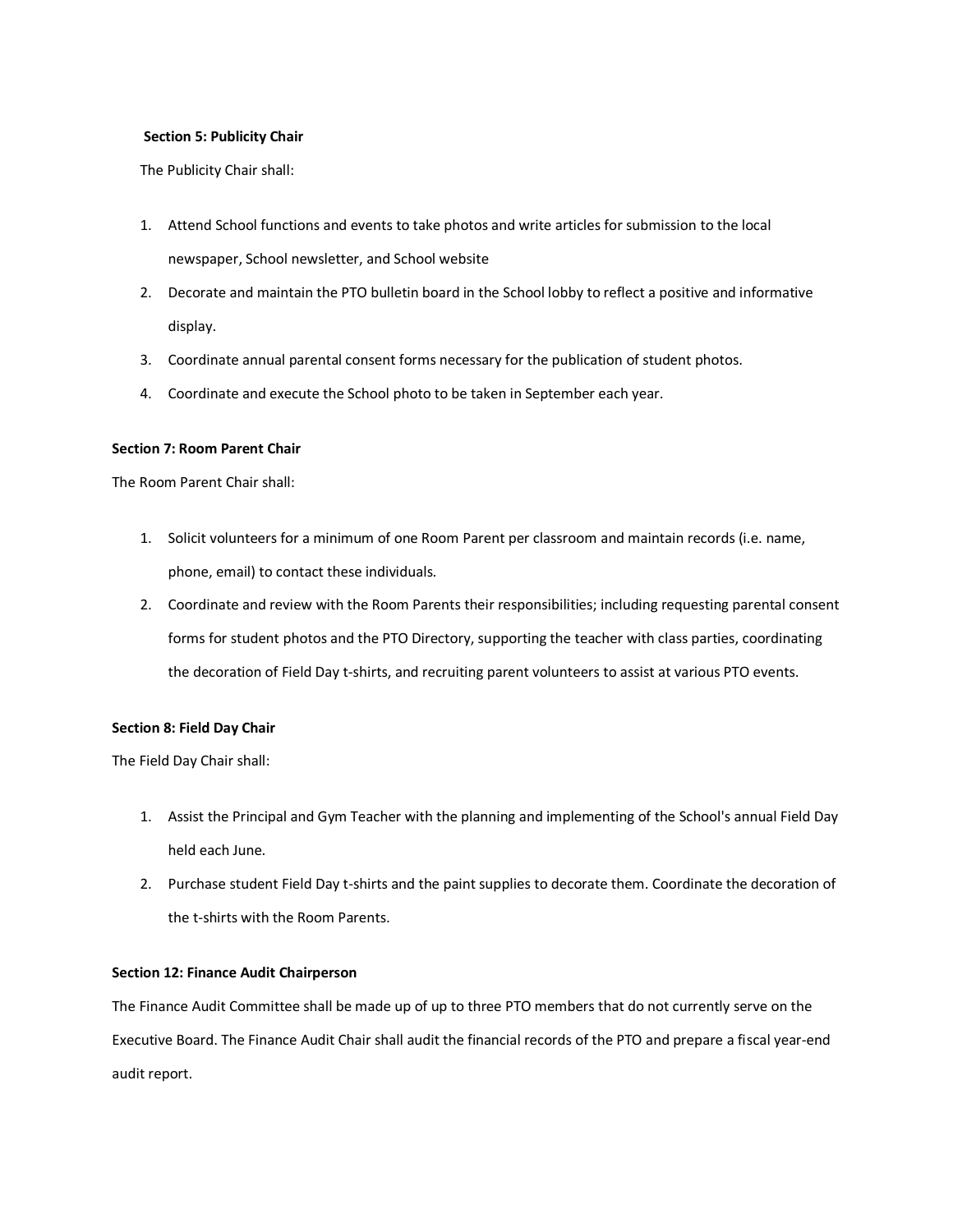## **ARTICLE XIII - PARLIAMENTARY AUTHORITY**

**Section 1: Rules.** The rules contained in **Robert's Rules of Order**, shall govern the PTO in all cases in which they are applicable and in which they do not conflict with these Bylaws. A copy of these Rules shall be held by the Secretary and be made available at each meeting.

**Section 2: Bylaws Amendment.** These Bylaws may be amended under the following conditions:

- At least 5 PTO Members shall submit the revision request to the Secretary; and
- At least 14 calendar days prior notice shall be given to the PTO Membership that a vote will be taken at the next scheduled Regular PTO meeting; and
- A quorum is met at the meeting and the revision request is approved by a majority vote of those present.
- All approved amendments shall become effective immediately and recorded by the Secretary.

## **ARTICLE XIV - DISSOLUTION**

**Section 1: Dissolution.** The PTO may be dissolved provided prior notice is given to the PTO Membership, a vote is taken at the next scheduled Regular PTO meeting (a quorum must be met), and the request is approved by a majority vote of those present.

**Section 2: Remaining Funds.** Upon a vote to dissolve the PTO, the remaining PTO funds shall first be used to pay any outstanding PTO debt and then either:

1. a vote shall be taken by the PTO Membership to spend remaining funds on an item or items that benefit the students; or